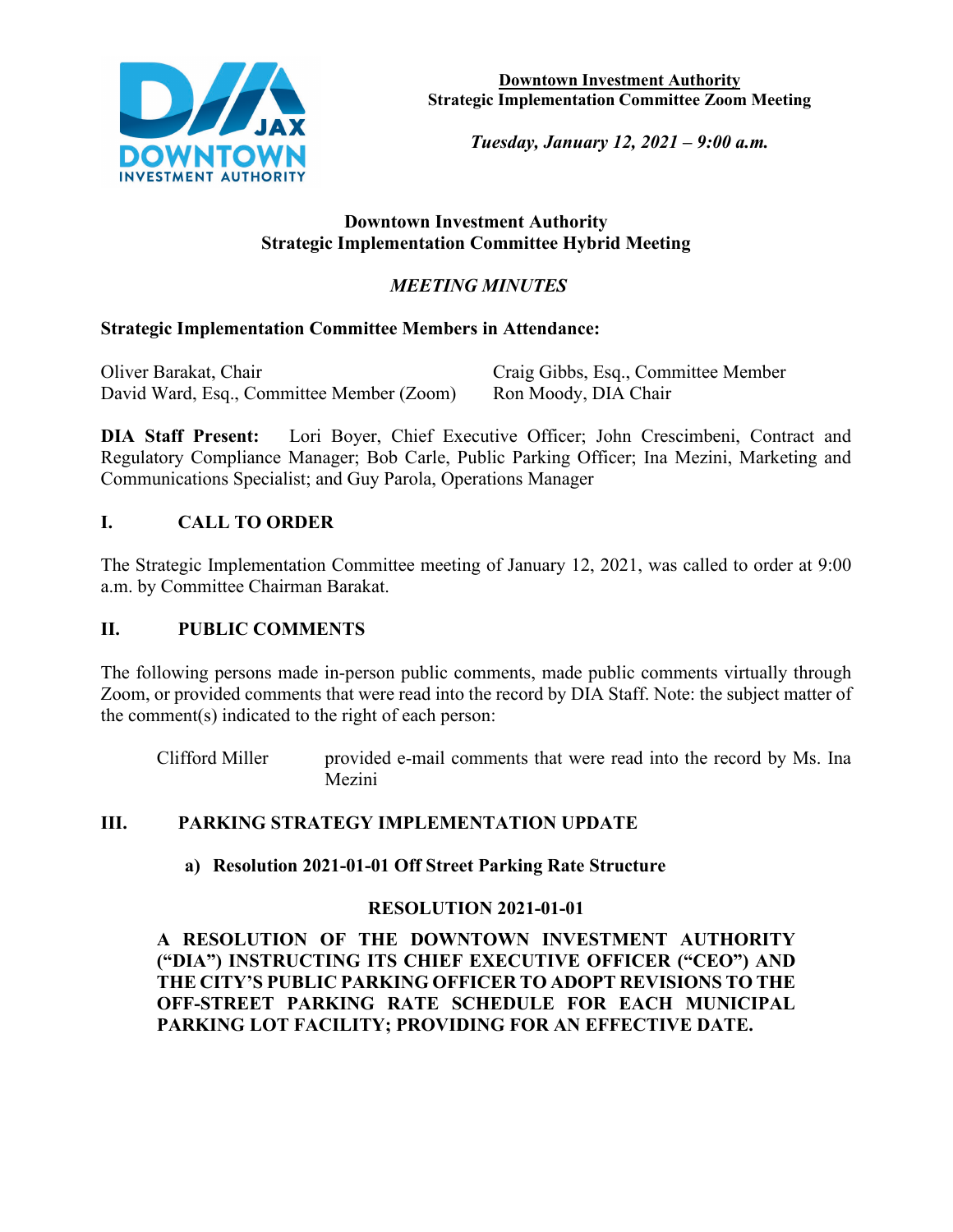Downtown Investment Authority Strategic Implementation Committee Meeting, January 12, 2021 Page 2 of 4

Mr John Crescimbeni provided an overview of Resolution 2021-01-01. Resolution 2021-01-01 strictly deals with off street parking rates in City garages. The Tim Haas study recommended the modification of garage rates, which the DIA Board amended and became effective on November 1<sup>st</sup> 2020. This Resolution 2021-01-01 addresses issues that have been identified since implementation of the revised rates , specifically: there are reserved parking in garages, but no reserved parking rate; the voucher system intended for short-term customers of the Ed Ball Garage parking will result in cumbersome record keeping and reporting requirements; and determined that there is demand for night time parking rate, but no nighttime rates.

### **Note: Exhibit A to Resolution 2021-01-01"Off-Street Parking Rate Schedule" was provided to the Committee and is part of the record.**

Committee Discussion:

| Ron Moody, DIA Chair: |                                                                                    | supports the recommended rates identified in Exhibit A to Resolution<br>2021-01-01; recommends that DIA and the Office of Public Parking<br>continue to pay attention to the market |            |  |  |
|-----------------------|------------------------------------------------------------------------------------|-------------------------------------------------------------------------------------------------------------------------------------------------------------------------------------|------------|--|--|
| Craig Gibbs, Esq:     |                                                                                    | recommended that we revisit the parking issue annually or biannually                                                                                                                |            |  |  |
| Lori Boyer, CEO:      |                                                                                    | stated that there will be quarterly parking SIC meetings Oliver                                                                                                                     |            |  |  |
|                       | Oliver Barakat, S.I.C Chair: recommended post COVID parking garage analysis        |                                                                                                                                                                                     |            |  |  |
| David Ward, Esq:      |                                                                                    | no comments                                                                                                                                                                         |            |  |  |
| <b>Motion:</b>        | Committee Member Gibbs, Esq., moved to adopt Resolution 2021-01-01 as<br>presented |                                                                                                                                                                                     |            |  |  |
| Seconded:             | DIA Chair Moody                                                                    |                                                                                                                                                                                     |            |  |  |
| Vote:                 | Aye: $4$                                                                           | Nay: $0$                                                                                                                                                                            | Abstain: 0 |  |  |

#### **b) Resolution 2021-01-02 On-Street Parking Rate Structure**

#### **RESOLUTION 2021-01-02**

**A RESOLUTION OF THE DOWNTOWN INVESTMENT AUTHORITY ("DIA") INSTRUCTING ITS CHIEF EXECUTIVE OFFICER ("CEO") AND THE CITY'S PUBLIC PARKING OFFICER TO ADOPT A REVISION TO THE ON-STREET PARKING RATES; PROVIDING FOR AN EFFECTIVE DATE.**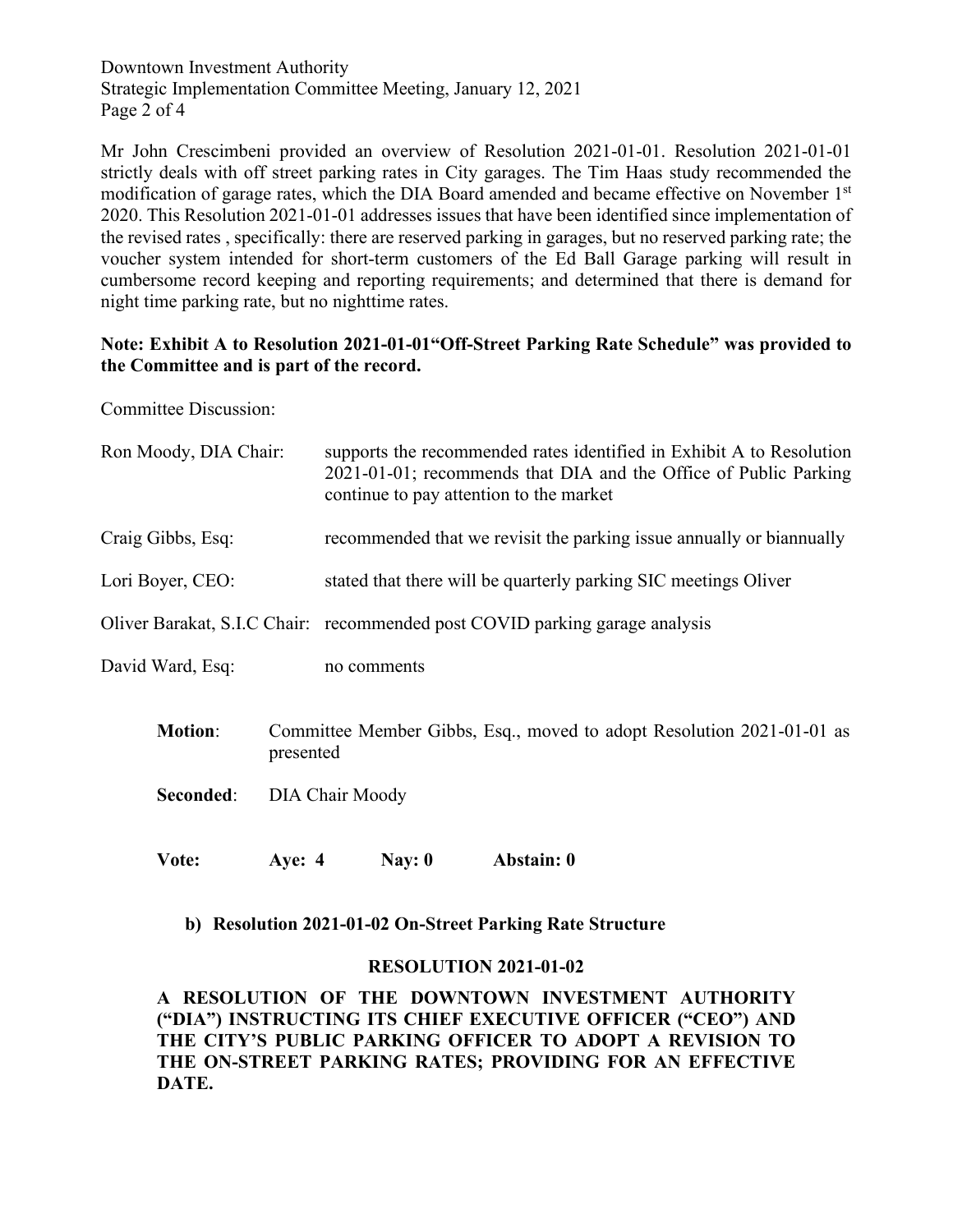Downtown Investment Authority Strategic Implementation Committee Meeting, January 12, 2021 Page 3 of 4

Mr. John Crescimbeni provided an overview of Resolution 2021-01-02, and presented the "On-Street Parking Rates Schedule" included as Exhibit 'A'. Mr. Crescimbeni briefly discussed the Tim Haas study's recommendation of \$2.00 per hour on-street meter rates, noting that the rate schedule (Exhibit 'A') is consistent with that recommendation. Speaking to Mr. Crescimbeni discussed "high demand" and "low demand" on-street parking areas, as illustrated by a map presented to the Committee and incorporated as part of the record, as well as recommended Event Parking Rates as contained in Exhibit 'A'.

| Vote:                        | <b>Aye: 4</b> |                                                                                                                                           | Nay: $0$            | Abstain: 0                                                                                                                                                                                                                                                                                                                                                                                                                                                                  |
|------------------------------|---------------|-------------------------------------------------------------------------------------------------------------------------------------------|---------------------|-----------------------------------------------------------------------------------------------------------------------------------------------------------------------------------------------------------------------------------------------------------------------------------------------------------------------------------------------------------------------------------------------------------------------------------------------------------------------------|
| Seconded:                    |               | Craig Gibbs, Esq                                                                                                                          |                     |                                                                                                                                                                                                                                                                                                                                                                                                                                                                             |
| <b>Motion:</b>               |               |                                                                                                                                           |                     | DIA Chair Moody moved to adopt Resolution 2021-01-02 as presented                                                                                                                                                                                                                                                                                                                                                                                                           |
| Craig Gibbs, Esq:            |               |                                                                                                                                           |                     | inquired as to the advance public notification of special event rates;<br>CEO Boyer responded that an ordinance change will be necessary to<br>allow for night time and weekend charges, explained that the meters<br>themselves would indicate special event parking rates, and further<br>spoke to an enforcement phase-in period; Chair Barakat asked if special<br>event rates were identified in the Tim Haas study, with Mr.<br>Crescimbeni responding that they were |
| Oliver Barakat, S.I.C Chair: |               |                                                                                                                                           |                     | inquired as to the ability of on-street parking applications' ability to<br>prevent meter feeding (i.e., no time limits); Bob Carle confirmed this<br>ability and spoke to manual enforcement through tire chalking; John<br>Crescimbeni provided an update to the procurement process                                                                                                                                                                                      |
| David Ward, Esq:             |               | no comments                                                                                                                               |                     |                                                                                                                                                                                                                                                                                                                                                                                                                                                                             |
| Ron Moody, DIA Chair:        |               |                                                                                                                                           | procurement process | inquired as to the timing of new technology (i.e. test kiosks, apps,<br>license plate reader); CEO Boyer responded that we are in the                                                                                                                                                                                                                                                                                                                                       |
| Craig Gibbs, Esq:            |               | asked if the DIA will we revisit on-street parking rates quarterly; CEO<br>Boyer responded that the DIA will revisit on a quarterly basis |                     |                                                                                                                                                                                                                                                                                                                                                                                                                                                                             |
| <b>Committee Discussion:</b> |               |                                                                                                                                           |                     |                                                                                                                                                                                                                                                                                                                                                                                                                                                                             |
| Lori Boyer, CEO:             |               |                                                                                                                                           |                     | speaking to the "high demand" and "low demand" map, noted that<br>Resolution 2021-01-02 incorporates the entire Downtown boundaries<br>so that DIA can establish future "high demand" and "low demand"                                                                                                                                                                                                                                                                      |